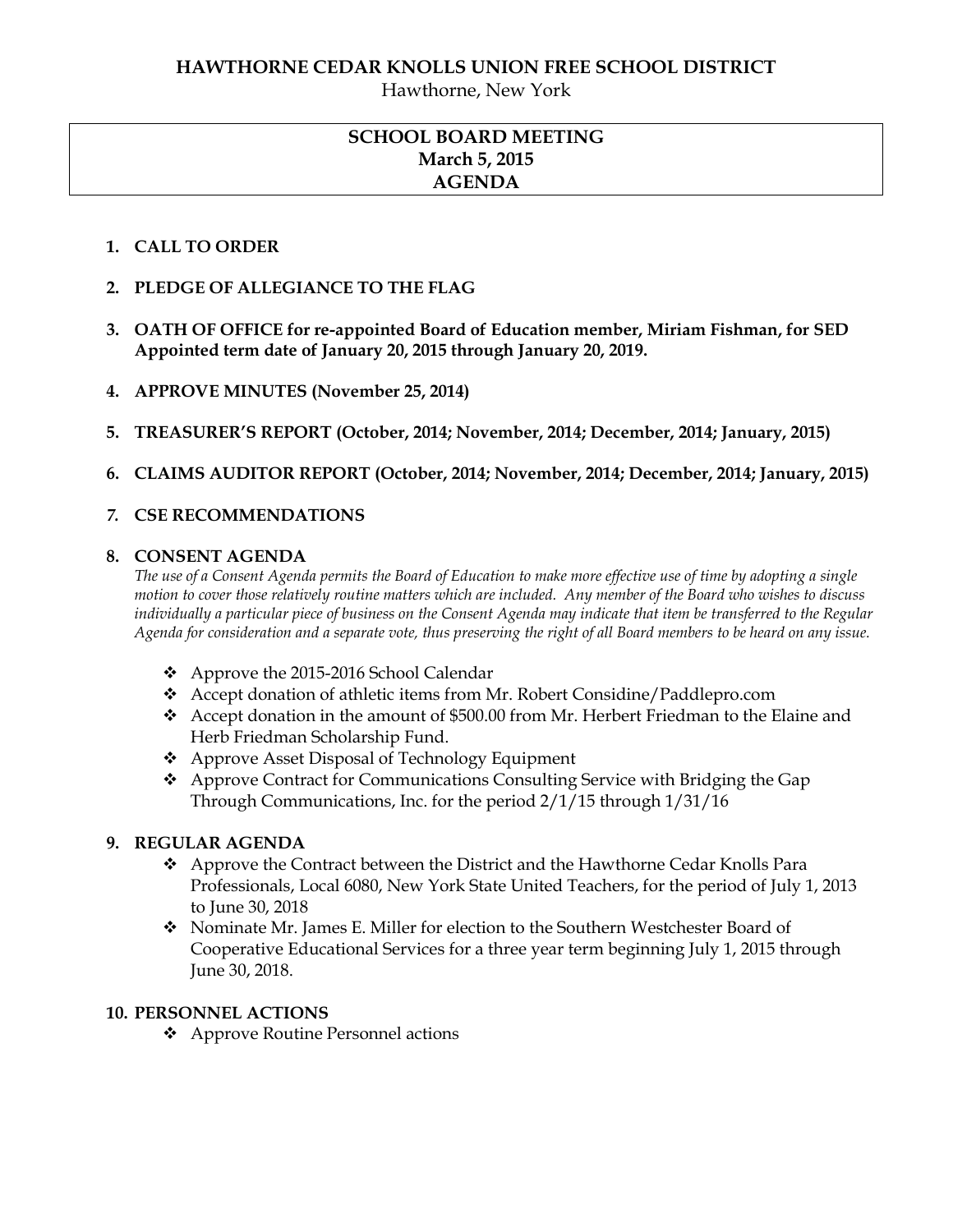# **HAWTHORNE CEDAR KNOLLS UNION FREE SCHOOL DISTRICT**

Hawthorne, New York

#### **11. POLICY:**

## **2nd Reading/Adoption:**

- **Update Policy# 5676: Information Security Breach and Notification**
- **Update Policy# 7320: Alcohol, Tobacco, Drugs and Other Substances (Students)**
- **Update Policy# 7530: Child Abuse and Maltreatment**

### **12. COMMENTS**

#### **13. ADJOURN**